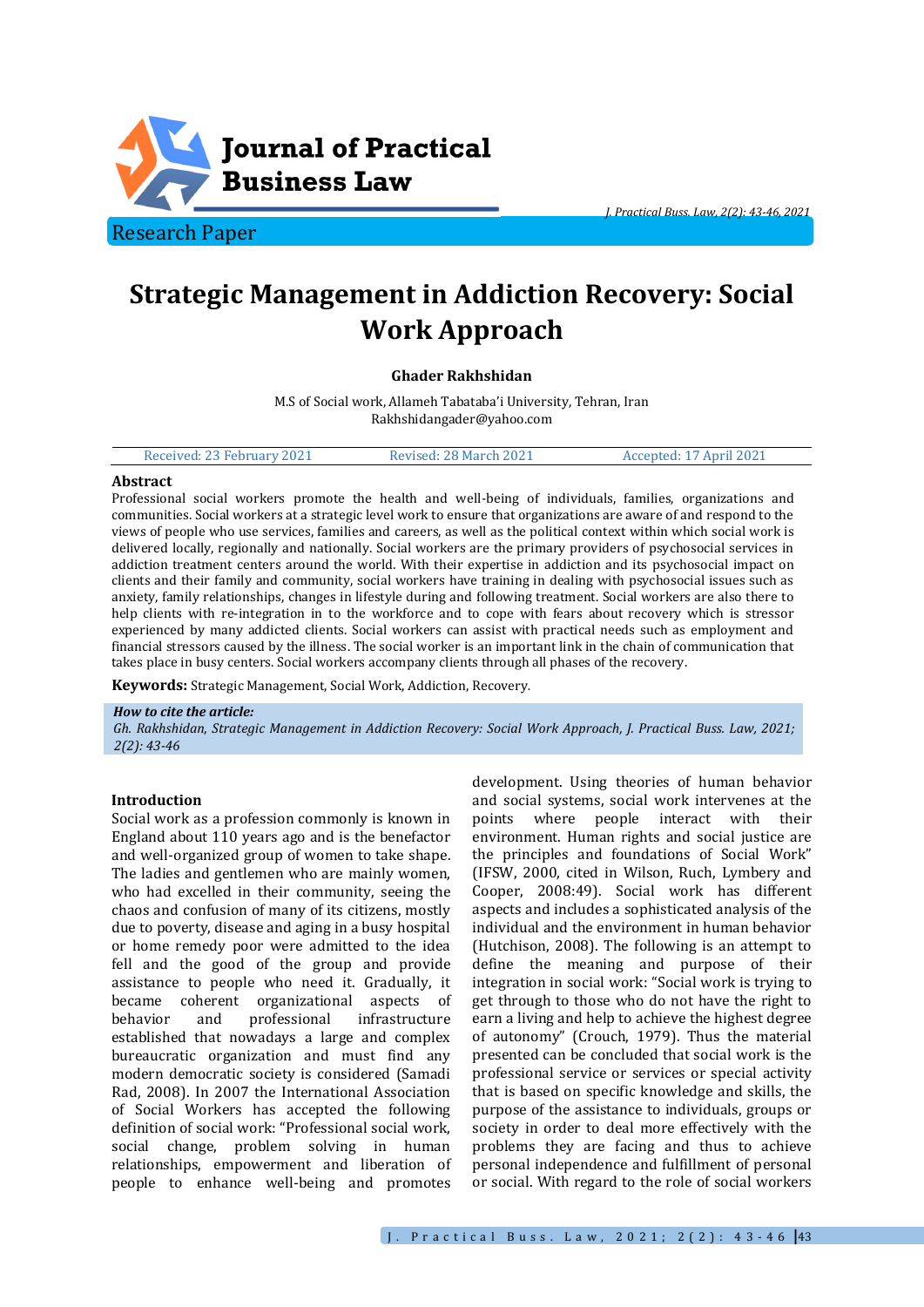Doctor Ghandi has defined the profession of "social work" as service professionals who have specific knowledge and skills. Their aim is to help individuals, groups or society to personal independence, social and personal satisfaction and social gain "(Ghandi, 2001: 12).

Professional social workers promote the health and well-being of individuals, families, organizations and communities. They are agents of change, working in a variety of settings and with diverse populations. Social work practice covers an array of functions including clinical, counseling, case management and care coordination; developing and administering programs; supervising staff and volunteers; creating and implementing policies; undertaking research, program planning, community development and community organizing; and providing training, education and consultation. Social workers work across the lifespan, especially serving persons who have complex health, economic and psychosocial needs, working with persons who may have physical and psychological impairments and limited incomes, and who experience discrimination and health disparities.

Social workers need to be able to work in interdisciplinary settings and engage with clients and communities in developing and implementing services and programs. Social workers should be ready to meet new challenges and be responsive as the needs of populations change; as policies and funding streams change; as the job market becomes increasingly competitive; and as some fields of practice, e.g. working with disasters or working with the military and veterans, expand. Social workers also need to be engaged in life-long learning.

## **The Professional Strategic Levels in Social Work**

Social workers at a strategic level work to ensure that organizations are aware of and respond to the views of people who use services, families and careers, as well as the political context within which social work is delivered locally, regionally and nationally.

They take responsibility for the implementation of the Standards for Employers of Social Workers. They manage and are accountable for using available resources effectively. Using a human rights and ethical framework, they support complex decision making at a strategic level, balancing the needs of different interests. They ensure that professional social work counsel and experience are available and inform decisionmaking at a strategic level, supporting the organization to do things right and also to do the 'right thing'.

They aim to ensure that the services provided promote positive outcomes and experiences for people, families, careers, and communities. They pro-actively seek feedback from a range of sources to inform strategic decision-making. They provide strategic leadership to ensure effective risk management practice, through the development of excellent inter-agency collaboration and communication. Strategic leaders work across organizations with partners, at local, regional and national levels seeking out best evidence-informed or emerging practice. They support the development of social work knowledge and skills, influencing the development of the profession. They lead and initiate change within and across organizations to improve quality and outcomes.

As with the advanced level, there are three developmental pathways: Strategic Social Work Educator, Principal Social Worker and Strategic Social Work Manager. The three pathways, or areas of expertise, whilst distinctive, will not necessarily be mutually exclusive, and many social workers will wish to develop capabilities across the pathways, reflecting their expected career progression.

 Strategic Social Work Educators: take the responsibility for responding to professional development needs, including those from initiatives and policy, liaising locally, regionally and nationally to seek out best practice. They respond to learning needs that emerge from audit, analysis and serious case reviews locally and nationally. They will use this information to plan implementation across the organization ensuring such developments dovetail with other organizational developments and priorities. They ensure that a workforce and/or academic development strategy is in place within the organization to ensure that staff and students are equipped to deliver quality outcomes for people who use services, families and careers. This will include collating, analyzing and reporting on information to measure the impact and outcomes for the workforce, organization and the service provided. They will lead on ensuring that partnership arrangements are in place to deliver workforce or academic development requirements. They will take a pro-active stance on developing the body of social work knowledge within and outside of the organization; they will champion research and evidence-informed practice.

 Principal Social Workers: take a professional lead across an organization, and have a responsibility for supporting and advising on the quality of practice. They provide professional leadership for social work practice, and continue to directly engage and work with people who use services, families and careers. They draw on this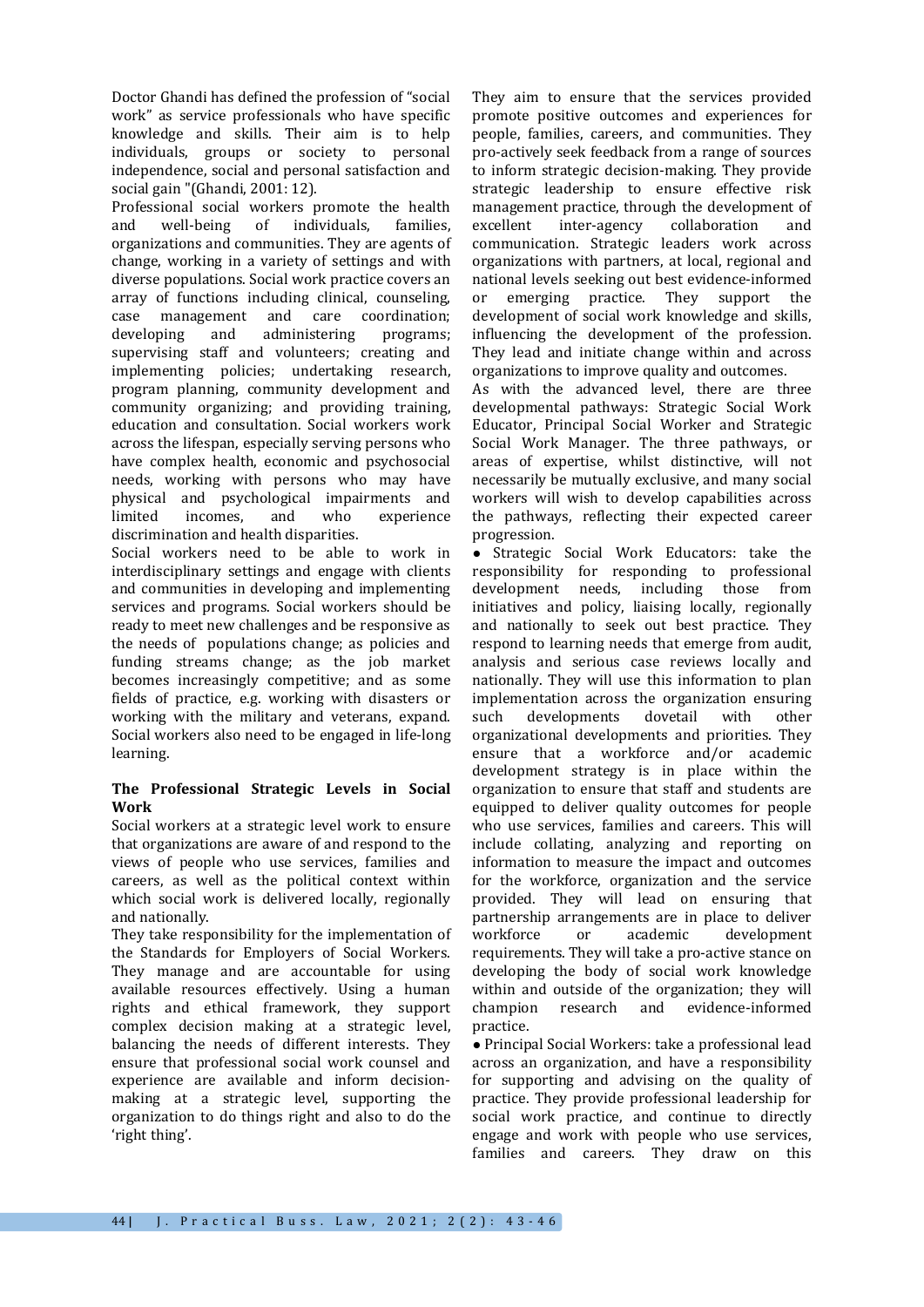professional experience to influence strategic decision-making across the organization. They use their knowledge and skills to inform the wider functions of the organization, beyond social work and 'social care' boundaries. They take the responsibility for identifying and responding to new initiatives and changes in legislation and government policy. They will liaise and develop professional networks locally, regionally and nationally to indentify and influence practice improvements. Principal Social Workers ensure that organizational change takes account of professional social work issues. They develop and sustain partnership arrangements with stakeholders within and across organizations. They promote and take part in developing the body of social work knowledge and research within and outside of the organization, working in partnership to ensure that developments reflect the needs of front line practice.

 Strategic Social Work Managers: are skilled managers and leaders. They work with stakeholders, including service users, careers, families and communities to deliver change and quality improvements. Professional leaders at this level are responsible for ensuring social work practice and values deliver positive outcomes. They promote local and national research and evaluation to influence and develop social work evidence-informed practice. They lead, motivate and inspire social workers and others across organizations ensuring the services provided are effective and responsive. They are knowledgeable about the communities and the political context in which they work. They promote equalities, inclusion and diversity within strategic decisionmaking. They advise on the impact of policy and practice for people in more excluded groups or communities. They use their influence within and across organizations working pro-actively to initiate, manage and support change within and across organizations to meet the needs of their whole community.

## **The Roles of Social Workers in the Field of Addiction with Regard to Strategic Management**

Social workers regularly encounter individuals, families, and communities affected by social problems such as addiction. In many countries social workers specialize in alcohol, tobacco, and other drugs field, whereas others provide services to individuals and their families in specialty settings in which addiction is often integral to the clients' presenting problems.

In order to discuss the role of social support in addiction recovery, we must first define social support and identify key features of social support.

Social support is a general rubric that encompasses at least three distinct types of support:

1. perceived support

2. enacted support

3. social integration

*Perceived support:* Perceived support also known as functional support (Wills & Filer, 2001) is the subjective judgment that family and friends would provide quality assistance with future stressors. People with high perceived-support believe that they can count on their family and friends to provide quality assistance during times of trouble. This assistance may include listening to the stressed person talk about troubles, expressing warmth and affection, offering advice or another way of looking at the problem, providing specific assistance such as looking after the children, or simply spending time with the stressed person.

*Enacted support:* Enacted support reflects the same kinds of assistance just listed, but emphasizes specific supportive actions, whereas perceived support emphasizes the stressed person's judgment that such actions would be provided if needed. Surprisingly, perceived and enacted support are only modestly related (Lakey & Drew, 1997).

*Social integration:* Social integration refers to the number or range of different types of social relations, such as marital status, siblings, and membership in organizations such as churches, mosques or temples. Social integration is most often only weakly related to perceived and enacted support (Barrera, 1986).

Social support can be a very powerful and beneficial force in the recovery process. The benefits of social support can:

counteract shame, isolation and secrecy,

- reduce stress
- decrease isolation and loneliness,
- **n** increase safety and security,

 help individual to escape the narrow world of one's own concerns,

 make the sense of belongingness and inclusion,

enhance sense of meaning and purpose,

**hope and optimism about the future,** 

**provide valuable information like telling** someone about a helpful website about addiction,

**provide necessary or desirable resources like** giving someone a book about recovery,

**provide** concrete assistance like driving someone to the doctor's office,

**provide emotional support such as empathic** listening; encouragement; understanding; compassion; shared problem-solving